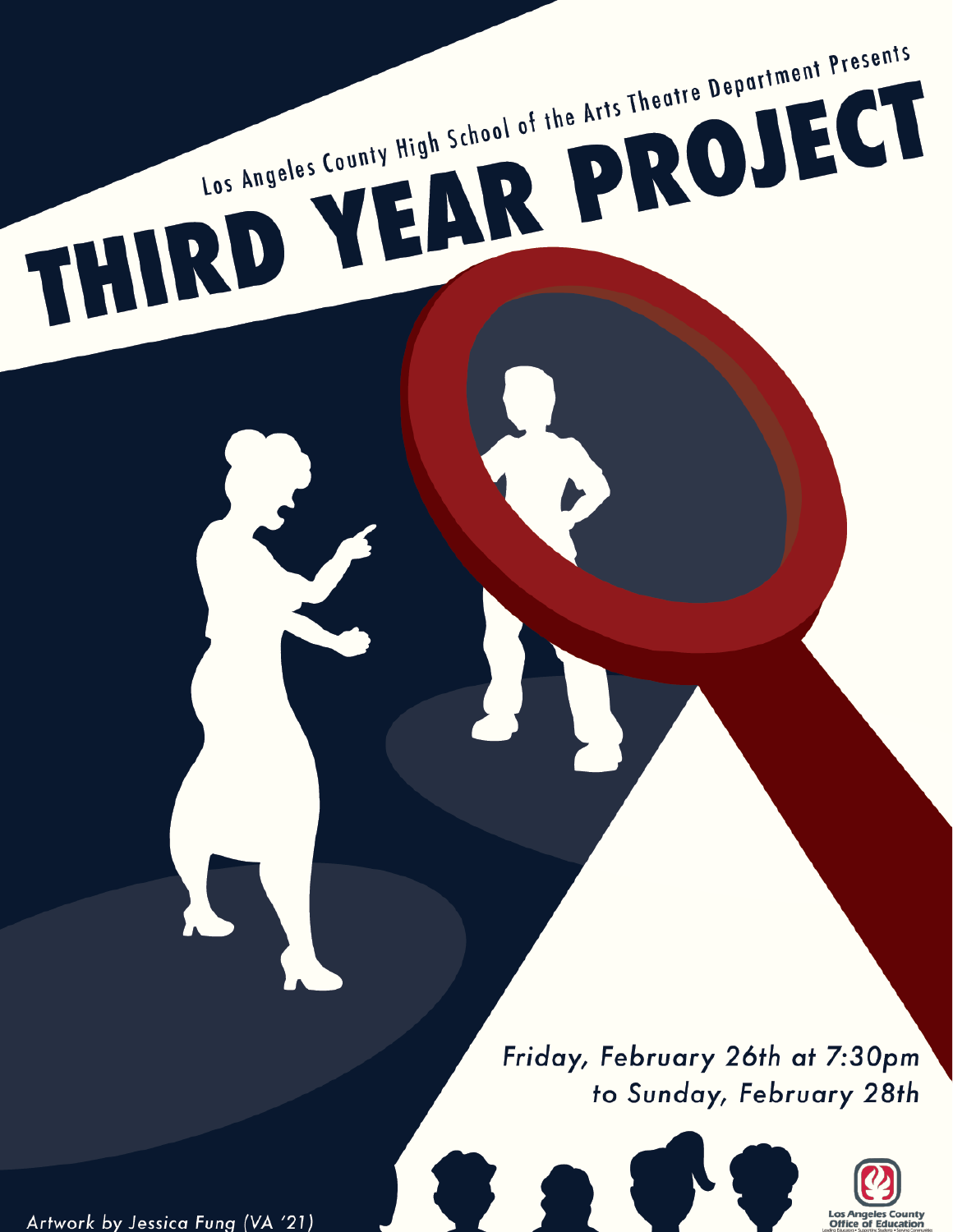*Los Angeles County High School for the Arts Theatre Department presents* 

# **Third Year Project**

*Please be advised this production contains some mature themes and language*

> Featuring Scenes from *Clue* by Jonathan Lynn & Sandy Rustin Directed by Tuffet Schmelzle

 *Running on Fire* by Aurin Squire Directed by Corey Dorris

*Speech & Debate* by Stephen Karam Directed by Devon Armstrong

# **CREW**

| Corey Dorris, and Tuffet Schmelzle |
|------------------------------------|
|                                    |
|                                    |
|                                    |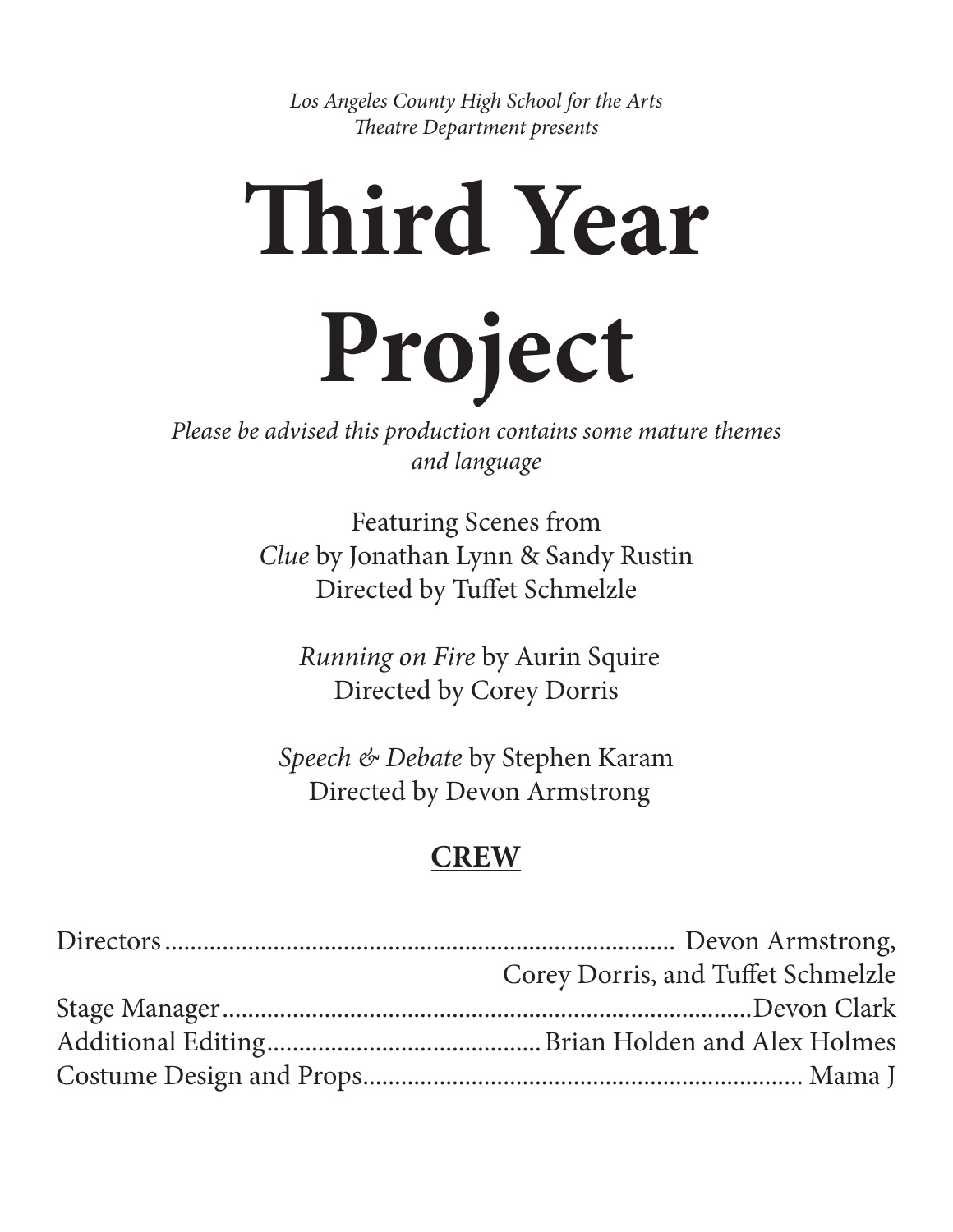## **Director's Note:**

Third Year Project is an exciting opportunity for the Theatre Faculty to push the limits of our students. It's a chance for us to challenge them by selecting roles that will put their individual skills to the test, based on what we've seen them do in their past years at LACHSA.

This class has a particular reputation for explosive energy and strong opinions. They are charged, hungry and precocious. Over the years, they've learned to channel their immense energy into their work and have made huge strides forward as young artists. As a result, they haven't let the challenge of creating theatre on Zoom get in their way, and we're proud for you to see their progress.

We threw them in the deep end. Watch them swim.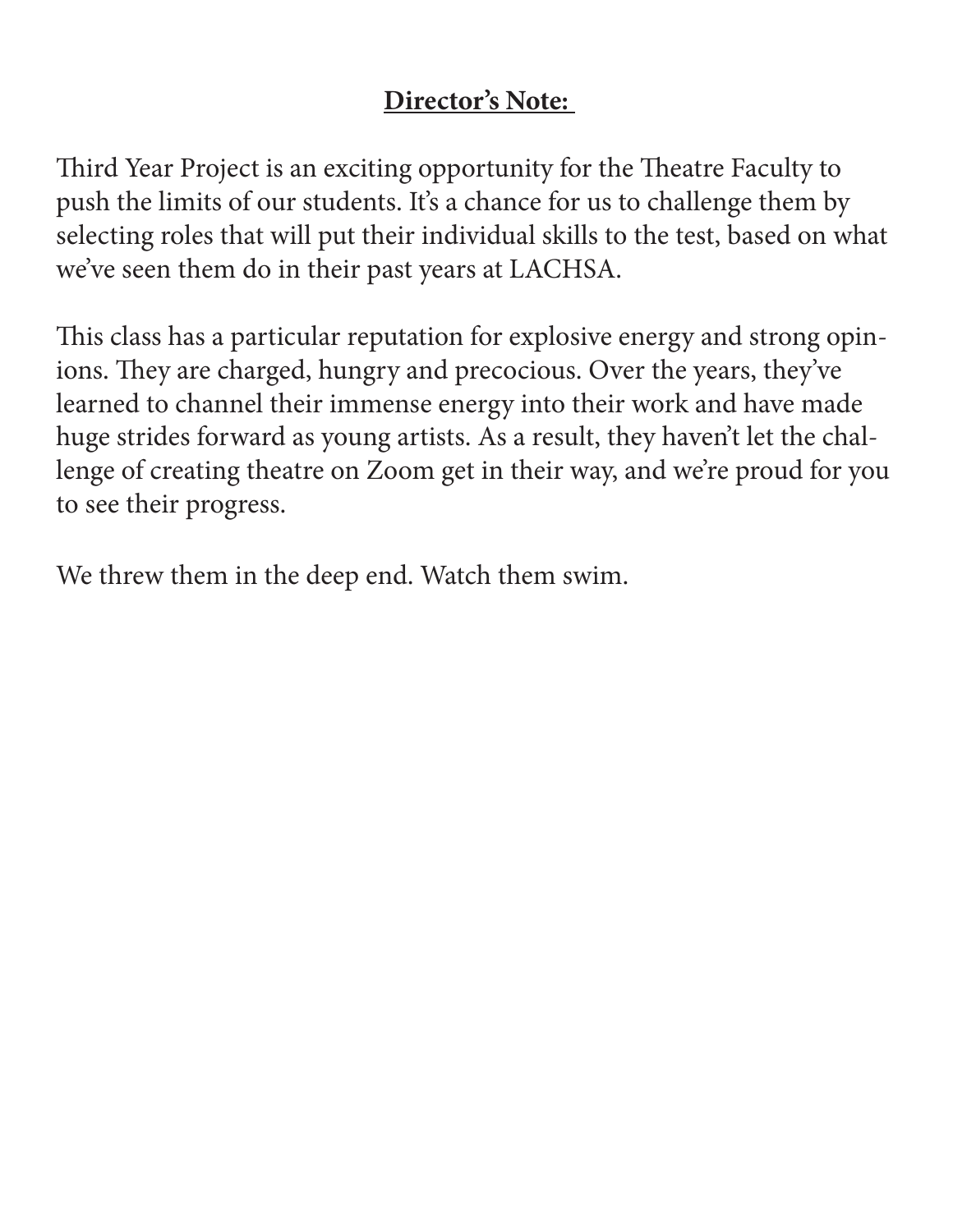# Clue - CAST

# In order of appearance

# Running on Fire - CAST

# In order of appearance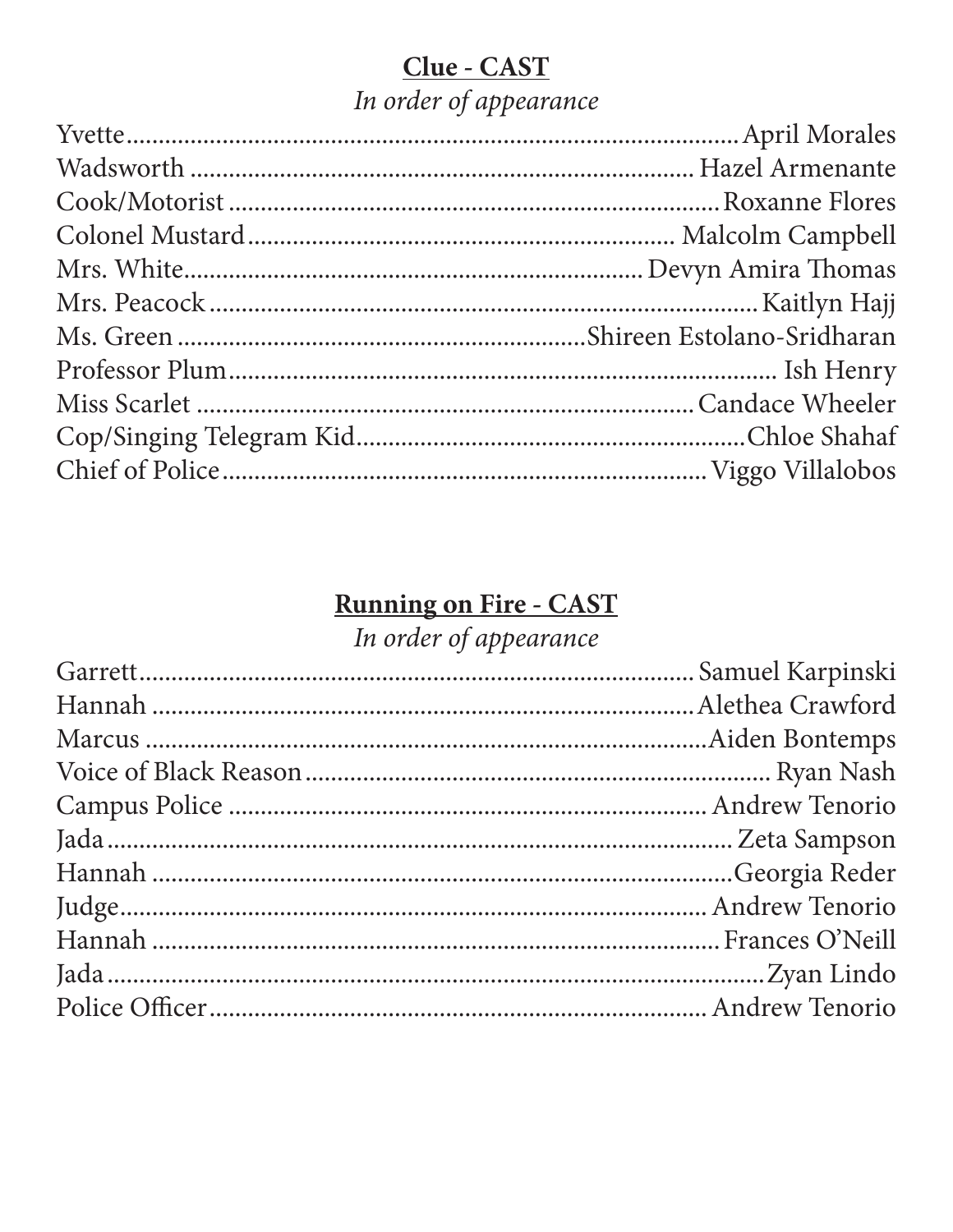## **Speech & Debate - CAST**

| Lulu Royce, Roxy Ogle          |
|--------------------------------|
| Zenaida Sanchez, Brianna Arias |
| Aidan Smith                    |

## **MARK YOUR CALENDAR FOR THE UPCOMING THEATRICAL PERFORMANCES**

Spring Season Play - *Murder at the Chili Cook Off* March 5th, 2021 at 7:30 PM

> The Flores Exibit March 20th, 2021 at 10:00 AM

*Second Year Project* March 26th, 2021 at 7:30 PM

Spring Season Play - *The Bald Soprano* April 9th, 2021 at 7:30 PM

> *First Year Project* April 30th, 2021 at 7:30 PM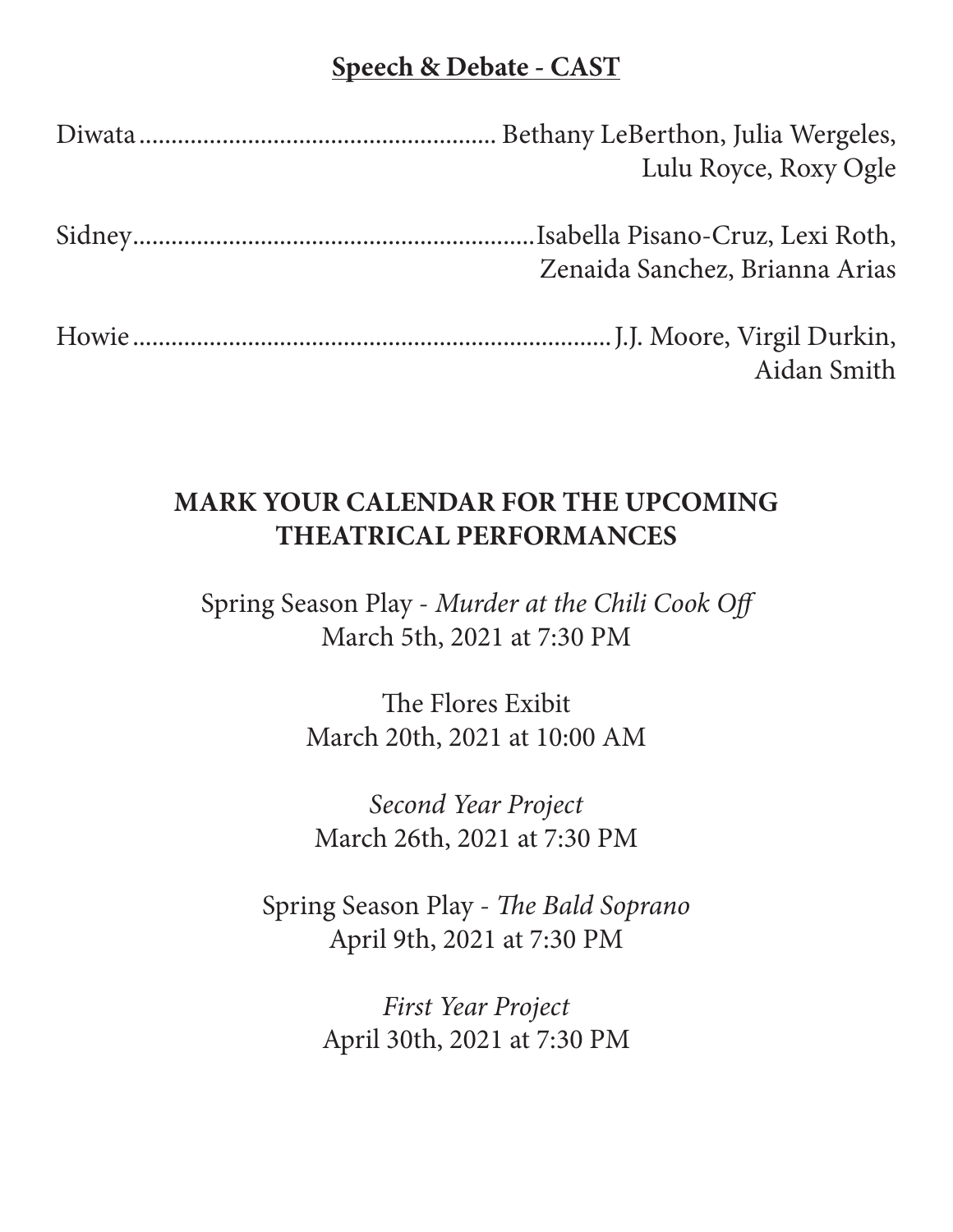## **A SPECIAL THANKS TO:**

Lois Hunter Allison Andreas Lorelei McCollough Alex Holmes Brian Holden Chanel Castañeda John Armstrong Val Beidelman Devon Clark Mama J LACHSA Administration The LACHSA Foundation The Theatre Faculty LACHSA Theatre Parents LA County Board of Supervisors BCM Foundation Well Why Not Foundation William C. Bannerman Foundation Ralph M. Parsons Foundation California Arts Council Kenneth T. and Eileen Norris Foundation Broccoli Foundation